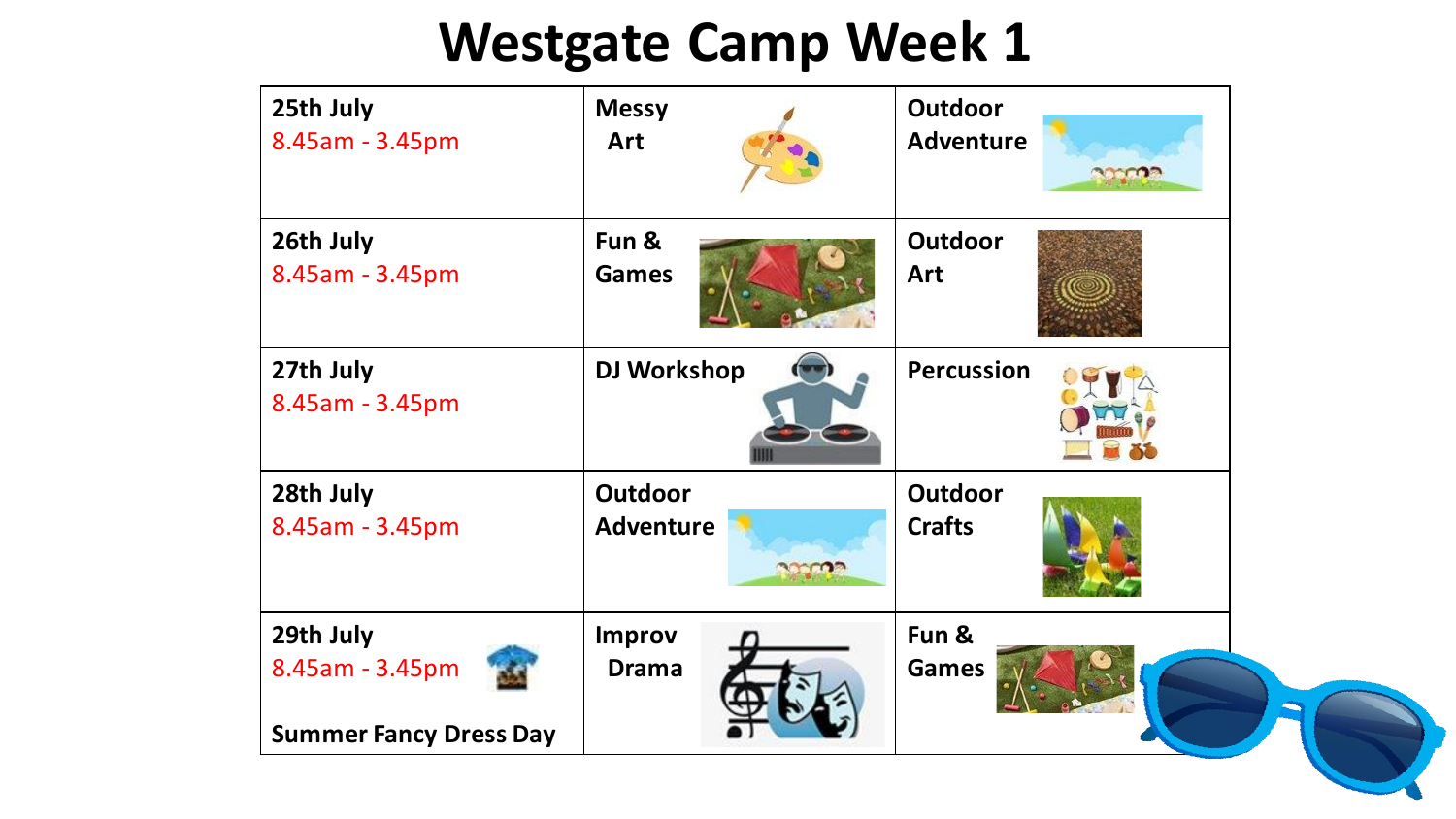| <b>1st August</b><br>8.45am - 3.45pm                                  | <b>Messy</b><br><b>Art</b>    | <b>Outdoor</b><br><b>Adventure</b> |  |
|-----------------------------------------------------------------------|-------------------------------|------------------------------------|--|
| 2nd August<br>8.45am - 3.45pm                                         | <b>Percussion</b>             | <b>Outdoor</b><br><b>Crafts</b>    |  |
| <b>3rd August</b><br>8.45am - 3.45pm                                  | DJ Workshop                   | Yoga                               |  |
| <b>4th August</b><br>8.45am - 3.45pm                                  | <b>Improv</b><br><b>Drama</b> | <b>Forest School</b>               |  |
| <b>5th August</b><br>8.45am - 3.45pm<br><b>Summer Fancy Dress Day</b> | <b>Forest School</b>          | <b>Fun &amp; Games</b>             |  |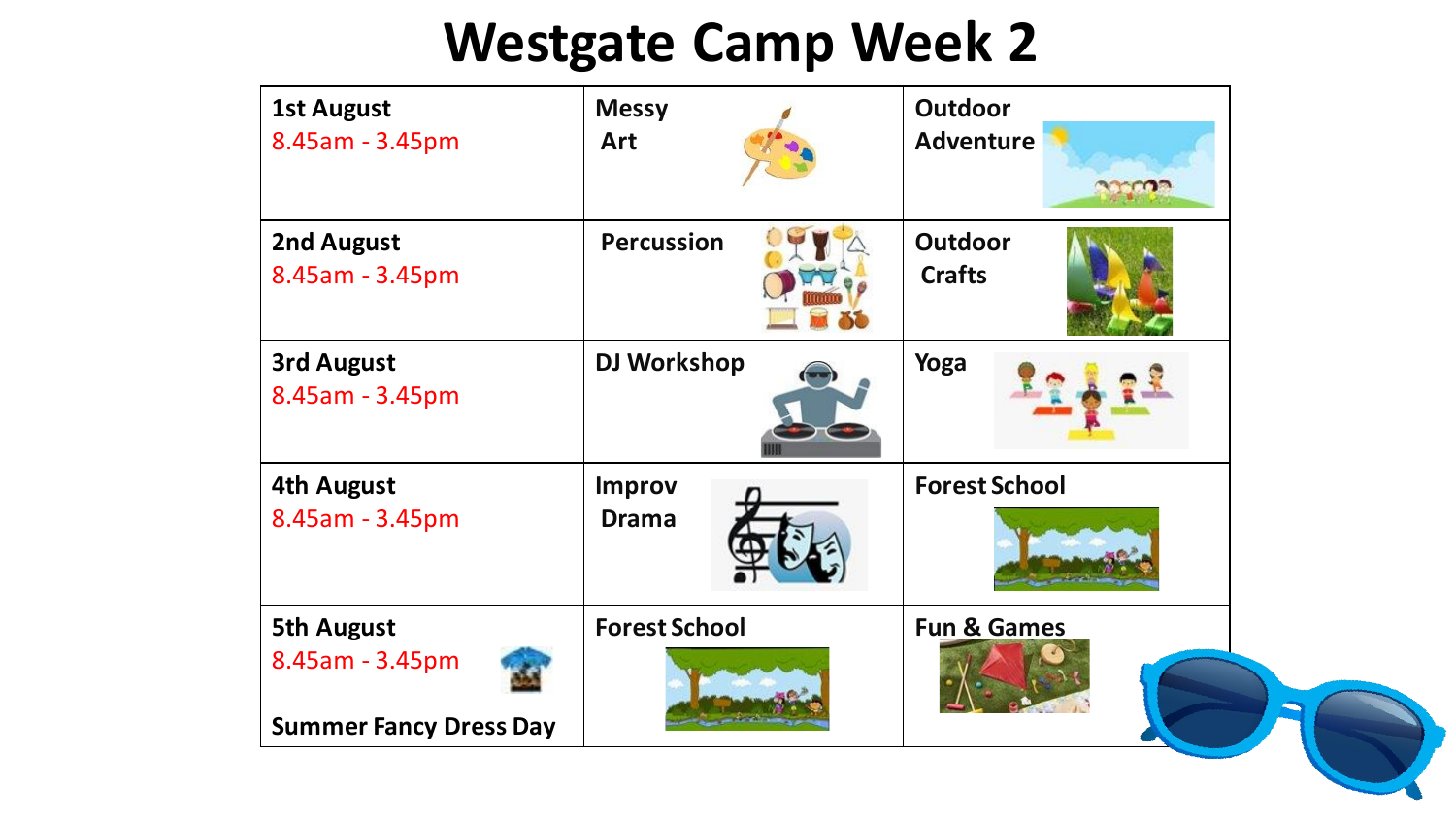| <b>8th August</b><br>8.45am - 3.45pm | <b>Messy</b><br><b>Art</b>    | Outdoor<br><b>Adventure</b><br><b>SECTION</b> |
|--------------------------------------|-------------------------------|-----------------------------------------------|
| <b>9th August</b><br>8.45am - 3.45pm | <b>Visual</b><br><b>Art</b>   | <b>Forest</b><br><b>School</b>                |
| 10th August<br>8.45am - 3.45pm       | Outdoor<br><b>Art</b>         | Rap                                           |
| 11th August<br>8.45am - 3.45pm       | <b>Improv</b><br><b>Drama</b> | Punch &<br>Judy                               |
| 12th August<br>8.45am - 3.45pm       | <b>Forest School</b>          | <b>DJ Workshop</b>                            |
| <b>Summer Fancy Dress Day</b>        |                               |                                               |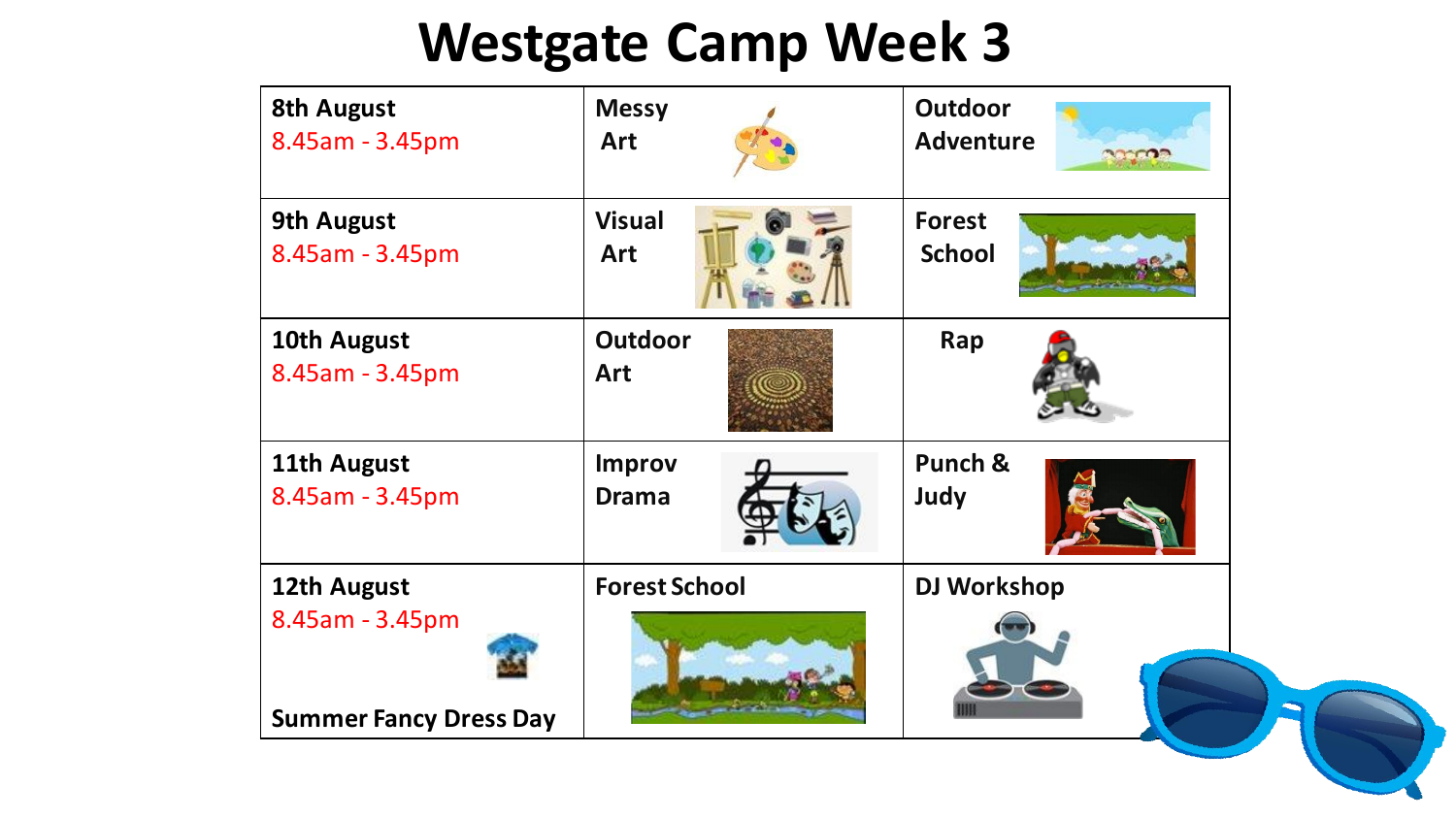| 15th August                                                     | <b>Messy</b>                  | <b>Outdoor</b>                |
|-----------------------------------------------------------------|-------------------------------|-------------------------------|
| 8.45am - 3.45pm                                                 | <b>Art</b>                    | <b>Adventure</b>              |
| 16th August<br>8.45am - 3.45pm                                  | <b>DJ Workshop</b>            | <b>Improv</b><br><b>Drama</b> |
| 17th August                                                     | Fun &                         | <b>Messy</b>                  |
| 8.45am - 3.45pm                                                 | <b>Games</b>                  | <b>Art</b>                    |
| 18th August                                                     | <b>Outdoor</b>                | <b>Visual</b>                 |
| 8.45am - 3.45pm                                                 | <b>Activities</b>             | <b>Art</b>                    |
| 19th August<br>8.45am - 3.45pm<br><b>Summer Fancy Dress Day</b> | <b>Improv</b><br><b>Drama</b> | Outdoor<br><b>Adventure</b>   |